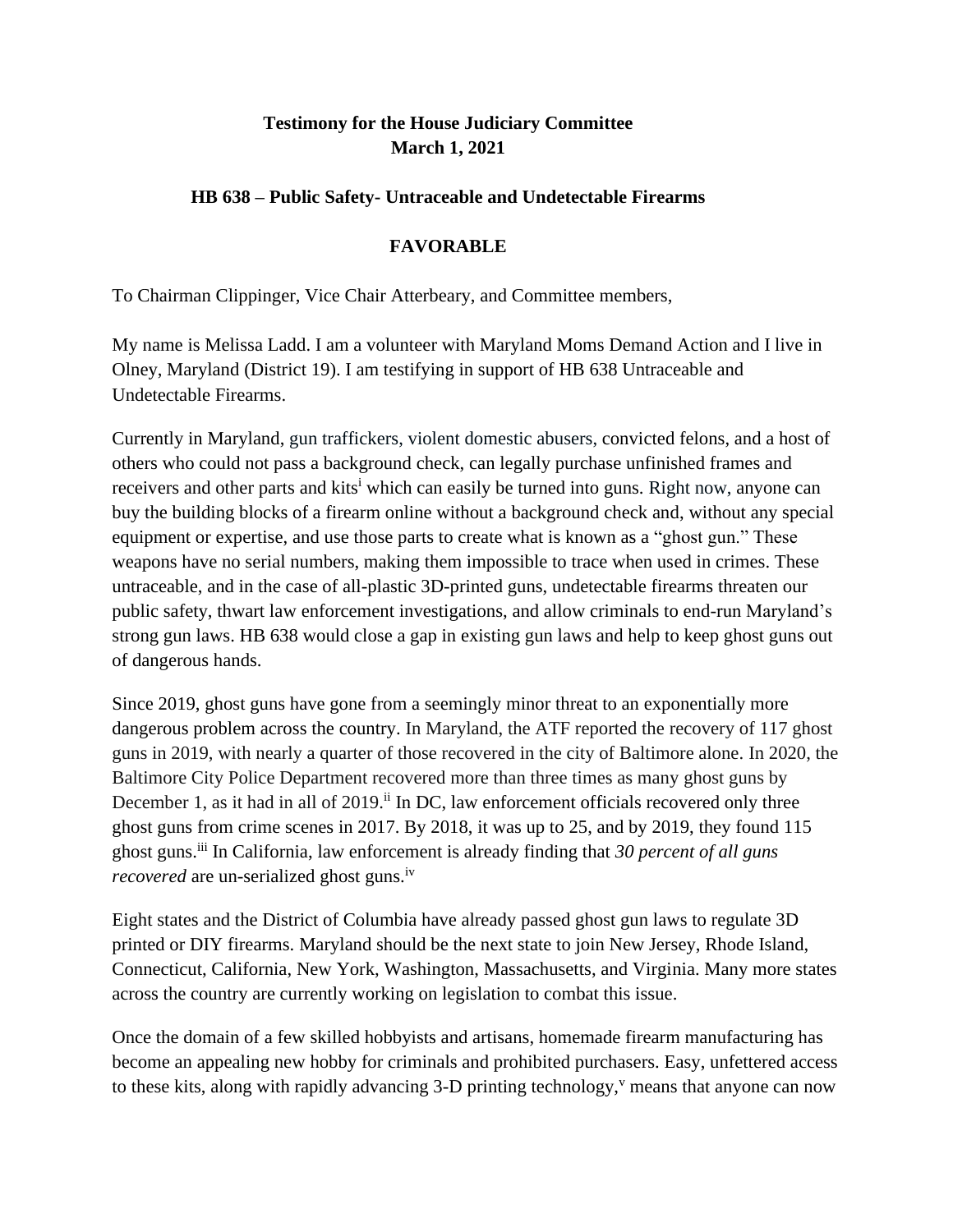legally possess everything needed to assemble a ghost gun, regardless of age, criminal history, or other prohibiting causes. These DIY kits are carefully designed by unscrupulous sellers to come as close to providing the end user with a firearm as possible without falling under the legal definition of a "firearm." After purchasing one of these kits, without a background check, all someone would need to build a fully functioning firearm are a few basic tools and access to instructional videos on YouTube.

In addition to evading our background check system, some of these ghost guns can also evade detection. HB 638 would also protect law enforcement and the public from undetectable weapons that could be carried through metal detectors or disassembled to evade x-ray machines. By putting in place reasonable regulations prohibiting the purchase, possession, sale, and manufacture of undetectable, untraceable, and un-serialized firearms, this legislation makes sure that our laws are keeping up with rapid changes in technology and the rising threat of ghost guns.

Increasingly, gun traffickers have learned they can make a lot of money selling ghost guns and ghost gun parts, especially in states like ours with stronger gun laws. According to a recent *Baltimore Magazine* article, "the path of crime guns within the Iron Pipeline—from retail establishment of origin to the underground gray and black markets—is varied and loose… A small but fast-rising number of crime guns in Baltimore (51 through September) are so called 'ghost guns,' firearms legally made from mail-order kits without serial numbers and resold on the street—again, mostly from sources outside the city." vi

Because ghost guns cannot be traced by law enforcement, their proliferation will also have a negative impact on crime rates for another reason. Across the country, we not only have a gun violence crisis, but there is also a crisis of unsolved shootings. With most cases, when police find a gun at a crime scene, they can use the serial numbers to do a trace to learn about where the weapon came from, identify potential suspects, and learn about gun trafficking patterns. With ghost guns, they cannot, which means they have no leads and there will be even more unsolved murders. The systemic failure to solve gun crimes is not just heartbreaking for families and communities, it fuels more violence. Shooters walk free, getting away with their crimes, people lose faith in the police, and some decide to try to find justice on their own.

In American cities hit hardest by gun violence, especially Baltimore, the odds that police will solve a shooting are "abysmally low and dropping," according to *The Trace*. Just like with gun violence, the burden of unsolved shootings disproportionately impacts Black and brown communities. According to FBI data, when someone is shot and killed, white victims can expect an arrest 53% of the time, but if the victim is Black or Hispanic, the arrest rate is only  $35\%$ . Baltimore's murder clearance rate is among the worst in the country.<sup>viii</sup> There are already too many unsolved murders and the proliferation of ghost guns undoubtedly making investigations more difficult.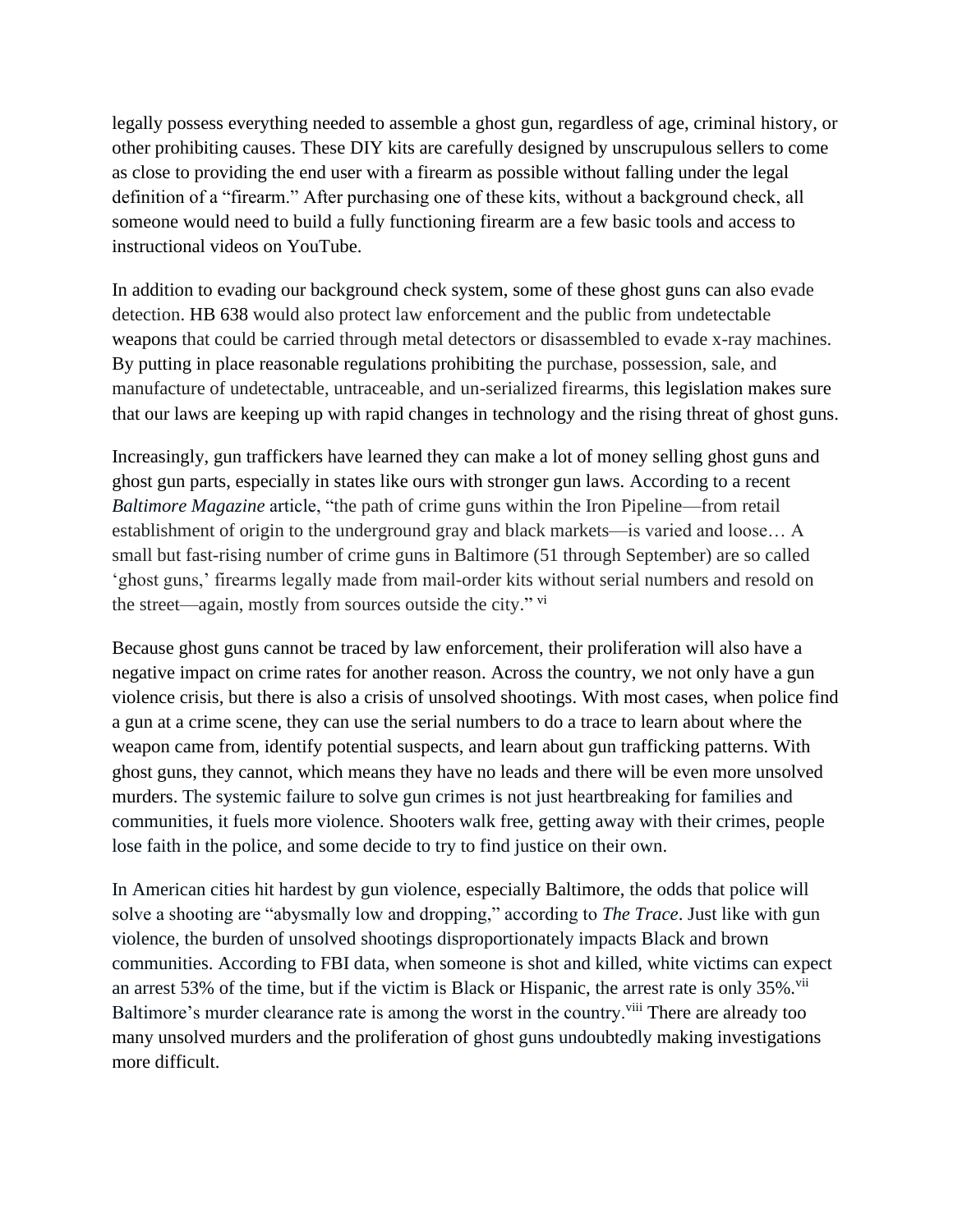Some examples of the ghost gun problem: (**Maryland-specific stories in bold**):

- 1) In 2013, a CA man shot and killed five people and wounded four in Santa Monica with a homemade  $AR-15$ -style rifle.<sup>ix</sup>
- **2) In July 2016, a gunman in Baltimore used an AR-15 assault-style rifle that he'd assembled to shoot at four police officers who returned fire and killed him.<sup>x</sup>**
- 3) In November 2017, a man with severe mental illness and a criminal history prohibiting him from purchasing firearms, got around CA's tough gun laws by ordering parts to assemble an AR-15 assault-style rifle, and shot and killed 5 people and wounded 12, including 3 children, in Rancho Tehama Reserve.<sup>xi</sup>
- 4) In January 2018, a New Jersey man was arrested for unlawfully manufacturing and selling ghost guns out of his home.<sup>xii</sup>
- 5) Also in January 2018, the *Wall Street Journal* reported, in an article titled, "The Rise of Untraceable 'Ghost Guns,'" about a man manufacturing untraceable firearms in the Los Angeles machine shop where he worked who had sold five weapons to a convicted felon turned gun trafficker and offered to deliver 100 more before he was caught.<sup>xiii</sup>
- **6) On February 15, 2018, one day after the Parkland, Florida, school massacre, a high school student at Clarksburg High School in Montgomery County, Maryland was arrested bringing in a handgun he built at home using tools from a home improvement store.xiv**
- 7) On February 13, 2019, a Dallas man who was prohibited from possessing firearms was sentenced to eight years in prison after he was arrested two years earlier with a partially 3D-printed AR-15 assault-style rifle and a hit list of lawmakers' addresses.<sup>xv</sup>
- **8) Also in February 2019, a US Coast Guard lieutenant, who had amassed an arsenal of firearms and gun components used to fabricate untraceable homebuilt weapons, was arrested by federal authorities who said he was planning a domestic terrorist attack.xvi**
- 9) In July 2019, in nearby Alexandria Virginia, a convicted felon prohibited from possessing a firearm killed his 84-year-old grandfather with a gun he built from parts purchased online.<sup>xvii</sup>
- **10) On August 13, 2019, police said they found a loaded "ghost gun" with a highcapacity magazine attached, as well as cash and drugs, on an Edgewood man sleeping on a sidewalk in Bel Air. xviii**
- 11) In November 2019, a ghost gun was used in the Santa Clarita school shooting, where the gunman shot five classmates, killing two. $\frac{x^{\frac{1}{x}}}{x^{\frac{1}{x}}}$
- **12)In December 2019, a Montgomery County, Maryland, man who sold illegal guns to drug dealers, heroin users, robbers and gang members, was sentenced to 9 years after the State's Attorney and County police worked for two years to take "this purveyor of ghost guns" off the streets, so that "our region has one less source for illegal guns."xx**
- **13)In January 2020, the FBI arrested 3 white supremacists in Maryland ahead of the MLK Day gun rights rally in Richmond, who "planned to start a race war" and were in possession of a fully automatic homemade machine gun.xxi**